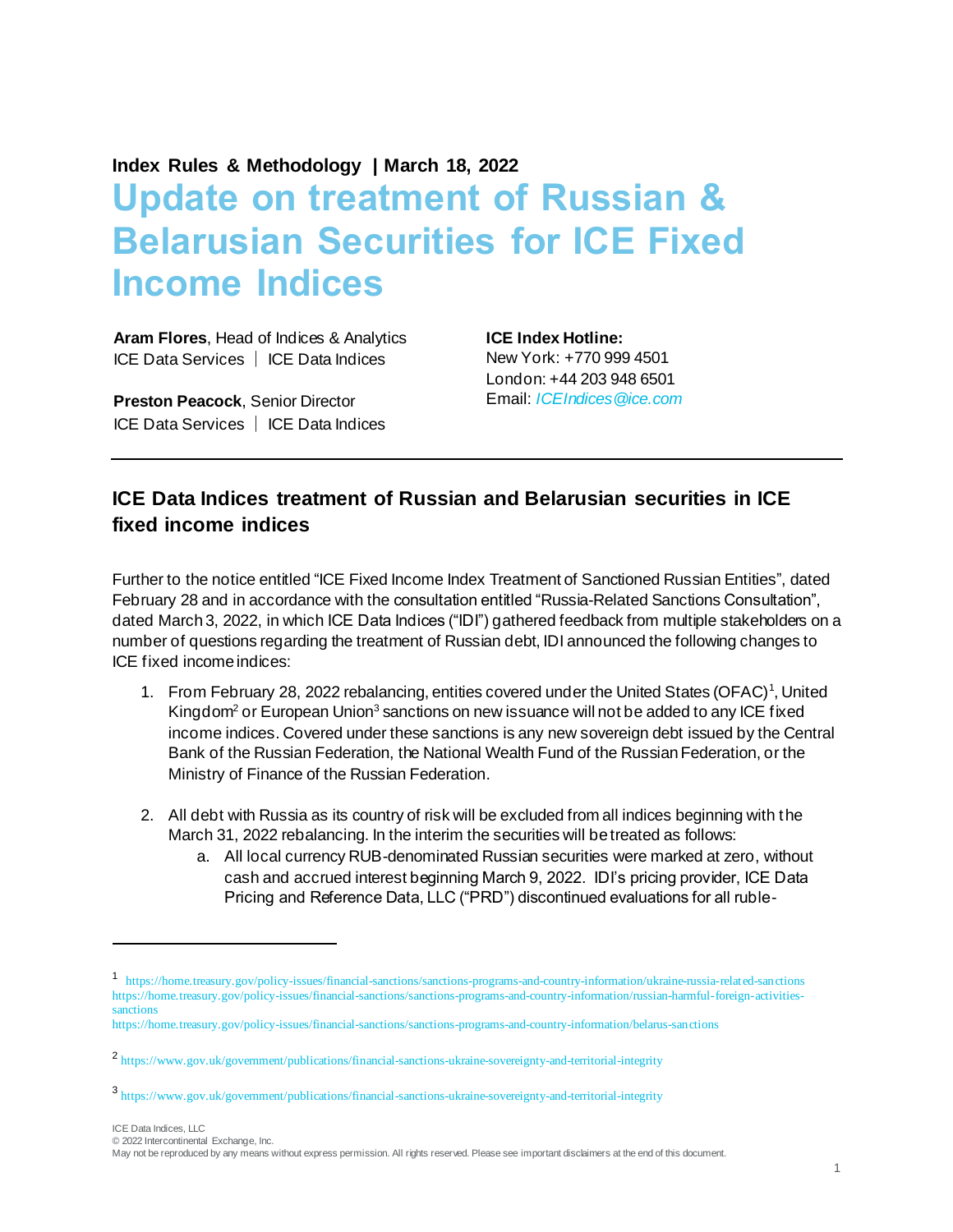denominated securities after March 8, 2022.

b. Foreign currency Russian securities will continue to use evaluated prices for as long as our pricing provider, PRD, can continue to evaluate them. If evaluations become unavailable the securities will be marked at zero. Any cash or accrued interest will be removed from all foreign currency Russian securities beginning March 9, 2022.

Further to Point 2b above IDI will remove foreign currency Russian securities at zero on March 31, 2022. In addition, IDI will remove all Belarusian securities on March 31, 2022 at zero.

For the avoidance of doubt, the foreign currency Russian securities and Belarusian securities marked at zero by IDI may still be evaluated by PRD on March 31, 2022.

The zero mark used by IDI to affect the removal of securities from the indices as described in Point 2 above, is not intended to reflect the value of the security and is not a PRD evaluation. The PRD evaluated price, as available, may be different than zero. Please contact your customer support representative for more information.

Any re-introduction of Russian or Belarusian debt into the indices will be subject to applicable laws and regulations and subject to future consultation.

These changes are being made in accordance with the letter and spirit of the sanctions, as well as the rules and regulations that govern our business.

We continue to speak with customers and other stakeholders and will provide any additional updates as needed. Please contact the index team if you have any questions - contact details above.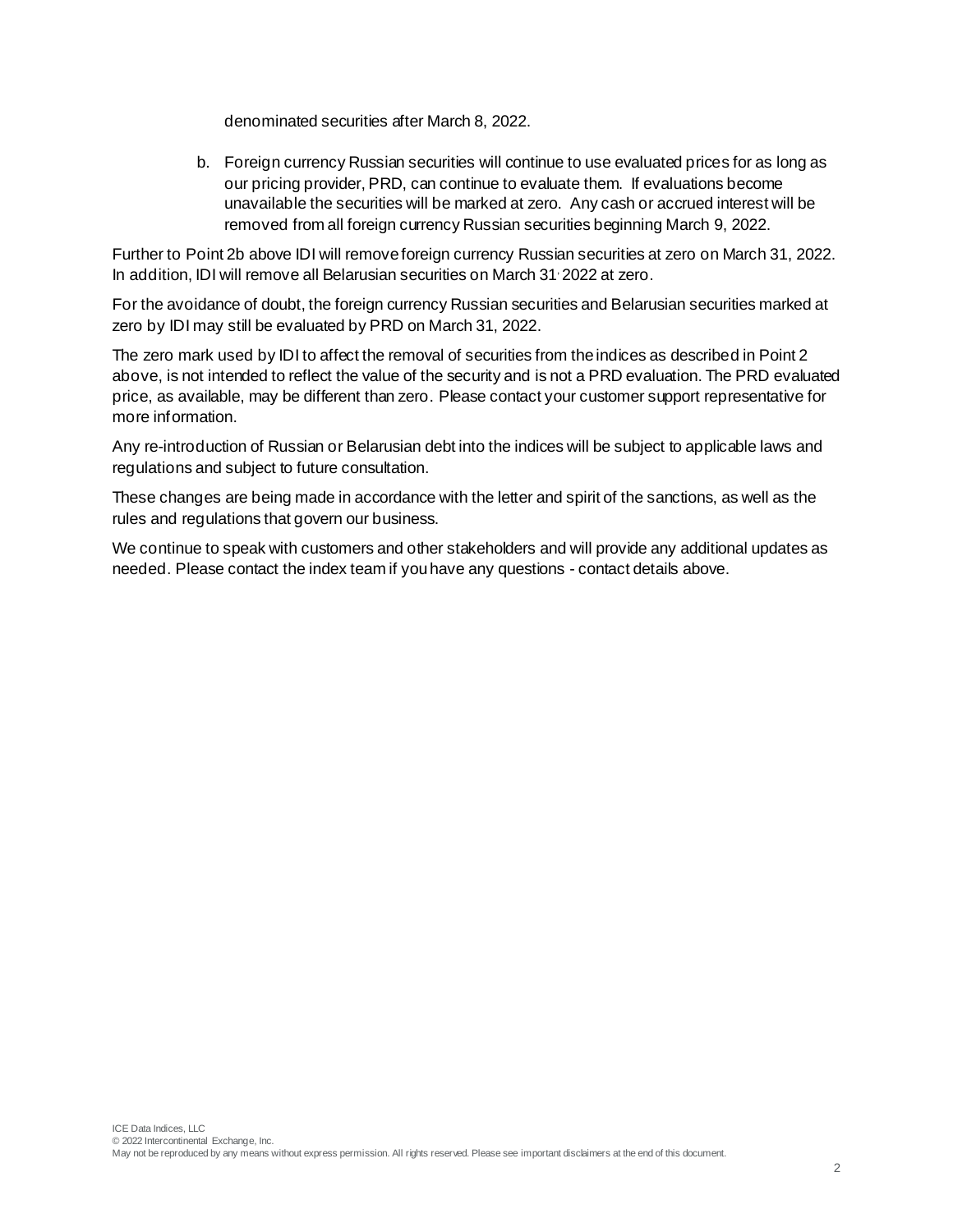## **Disclosures**

Source: ICE Data Indices, LLC.

This document is not to be published, reproduced, copied, disclosed or used without the express written consent of Intercontinental Exchange, Inc. ("ICE"). This document is provided for informational purposes only. The information cont ained herein is subject to change without notice and does not constitute any form of warranty, representation, or undertaking. Nothing herein should in any way be deemed to alter the legal rights and obligations contained in agreements between ICE, ICE Data Indices, LLC ("IDI") and/or any of their affiliates and their respective clients relating to any of the products or services described herein. This document may include observations made by IDI of general market movements and trends, but nothing herein is intended to be a solicitation or a recommendation to buy, sell or hold securities. IDI does not provide legal, tax, accounting, investment or other professional advice. Clients should consult with an attorney , tax, or accounting professional regarding any specific legal, tax, or accounting situation. Each index provides a general investment strategy, does not take into account any of the specific needs or financial circumstances of any person, entity or group of persons and should not be considered investment advice. All information provided by IDI, including without limitation, any materials that describe any Index, is of general nature only.

Unless otherwise indicated, these materials have been prepared solely for informational purposes based upon information generally available to the public from source(s) believed to be reliable and are subject to change without notice. No content contained in this document (including index data, ratings, credit-related analyses and data, model, software or other application or output therefrom) or any part thereof ("Content") may be modified, reverse-engineered, reproduced or distributed in any form by any means, or stored in a database or retrieval system, without the prior written permission of IDI. The Content shall not be used for any unlawful or unauthorized purposes. ICE, IDI and their affiliates and their third-party data providers and licensors (collectively "ICE Indices Parties") do not guarantee that the Content is accurate, complete, timely or error free and it should not be relied upon as such. ICE Indices Parties are not responsible for any errors, omissions, or interruptions regardless of the cause, or for the results obtained from the use of the Content, and in no event shall the ICE Indices Parties have any liability (whether in negligence or otherwise) to any person in connection with such person's unauthorized use of any Index or Content. THE CONTENT IS PROVIDED ON AN "AS IS" BASIS. ICE INDICES PARTIES DISCLAIM ANY AND ALL EXPRESS OR IMPLIED WARRANTIES AND CONDITIONS, INCLUDING, BUT NOT LIMITED TO, ANY WARRANTIES OF MERCHANTABILITY OR FITNESS FOR A PARTICULAR PURPOSE OR ANY OTHER MATTER. Without limiting the foregoing, the ICE Indices Parties make no representation or warranty that any data or information (including but not limited to evaluated pricing) supplied to or by it are complete or free from errors, omissions, or defects. In no event shall the ICE Indices Parties be liable to any party for any direct, indirect , incidental, exemplary, compensatory, punitive, special or consequential damages, costs, expenses, legal fees, or losses (including, without limitation, lost income or lost profits and opportunity costs) in connection with any use of the Content even if advised of the possibility of such damages.

Any available index returns are hypothetical and do not represent the results of actual trading of Investable Products, and as such, do not represent actual past performance and are not indicative of any specific investment. The Content (including any of the output derived from any analytic tools or models) is not intended to predict actual results, which may differ substantially from those reflected. Past performance is not necessarily indicative of future results.

Historical returns and weights before the launch date of an Index are based upon backtested data. For the period prior to the launch date of an Index, simulated performance data has been provided as an illustration of how the Index would have performed during the relevant period had the Index been calculated by IDI using the current Index methodology. Such simulated performance data has inherent limitations, as the simulated data is produced by the retroactive application of the methodology. Simulated performance data is based on criteria applied retroactively with the benefit of hindsight and knowledge of factors that may have positively affected its performance and may reflect a bias toward strategies that have performed well in the past.

The IDI Governance Committee reserves the right to treat individual indices differently in accordance with the stated objectives in the relevant index methodologies. In addition, IDI reserves the right to re-evaluate and modify the removal price of any security, subject to market accessibility and availability of pricing. Please note that users of IDI's indices are solely responsible for ensuring such users' compliance with all applicable law (including, without limitation, sanctions laws and any other rules, regulations or prohibitions) in connection with such use (including, without limitation, trading, investment or other use).

ICE, the ultimate parent company of IDI, keeps certain activities of its business units separate from each other in order to preserve the independence and objectivity of their respective activities. As a result, certain business units of ICE may have information that is not available to other business units. IDI has established policies and procedures to maintain the confidentiality of certain non-public information received in connection with each analytical process. There is no obligation on IDI to disclose information held by it in relation to any Index to other parties.

The various businesses of ICE provide a wide range of products and services to a diverse group of clients and, as such, ICE f aces potential conflicts of interest in the ordinary course of its business. ICE may be acting in a number of capacities in connect ion with Investable Products